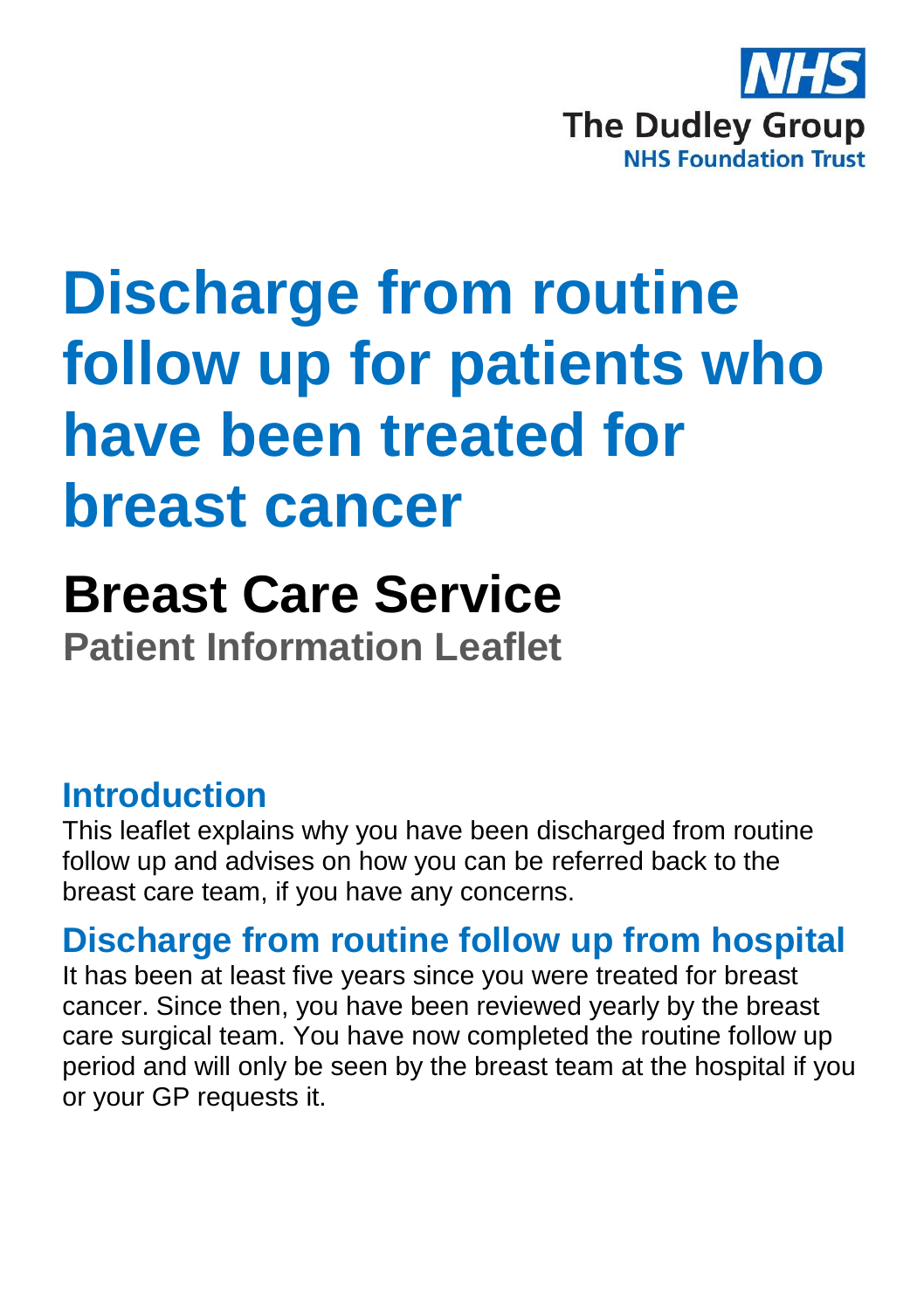## **Why have I been discharged from follow up?**

In the past, patients have been followed up indefinitely after breast cancer surgery but research has indicated that this may not always be necessary (NICE, 2009).

Nowadays, most patients are discharged after five years of follow up except those who are under the age of 50 as these patients do not automatically receive NHS breast screening. These patients will remain in follow up until they reach the age of 50 and can access this service. Patients who are involved with clinical trials may also find that their length of hospital follow up may differ.

## **What happens about breast imaging?**

Breast imaging includes mammograms, ultrasound imaging and MRI scans. You will have received yearly imaging for the last five years since you were last treated for breast cancer.

This will now stop and individual programmes of imaging will be recommended which are tailored to the type of problem you had, and your age in relation to the NHS breast screening programme. You should be informed of these arrangements when you are discharged from routine follow up.

If you have any queries about your breast imaging appointments, please contact the main X-ray department at Russells Hall Hospital on 01384 456111 ext. 2327 (9am to 5pm, Monday to Saturday).

If your appointment is with the NHS Breast Screening Programme, please contact the Breast Screening Department on 01384 244177 (8am to 6pm, Monday to Friday).

### **Will I need any other tests?**

No, unless you are referred back to us by your GP because you have unusual symptoms (please see section on 'How can I become breast aware?').

### **What do I need to do about medication?**

We will let you know whether you need to continue or stop any current medication.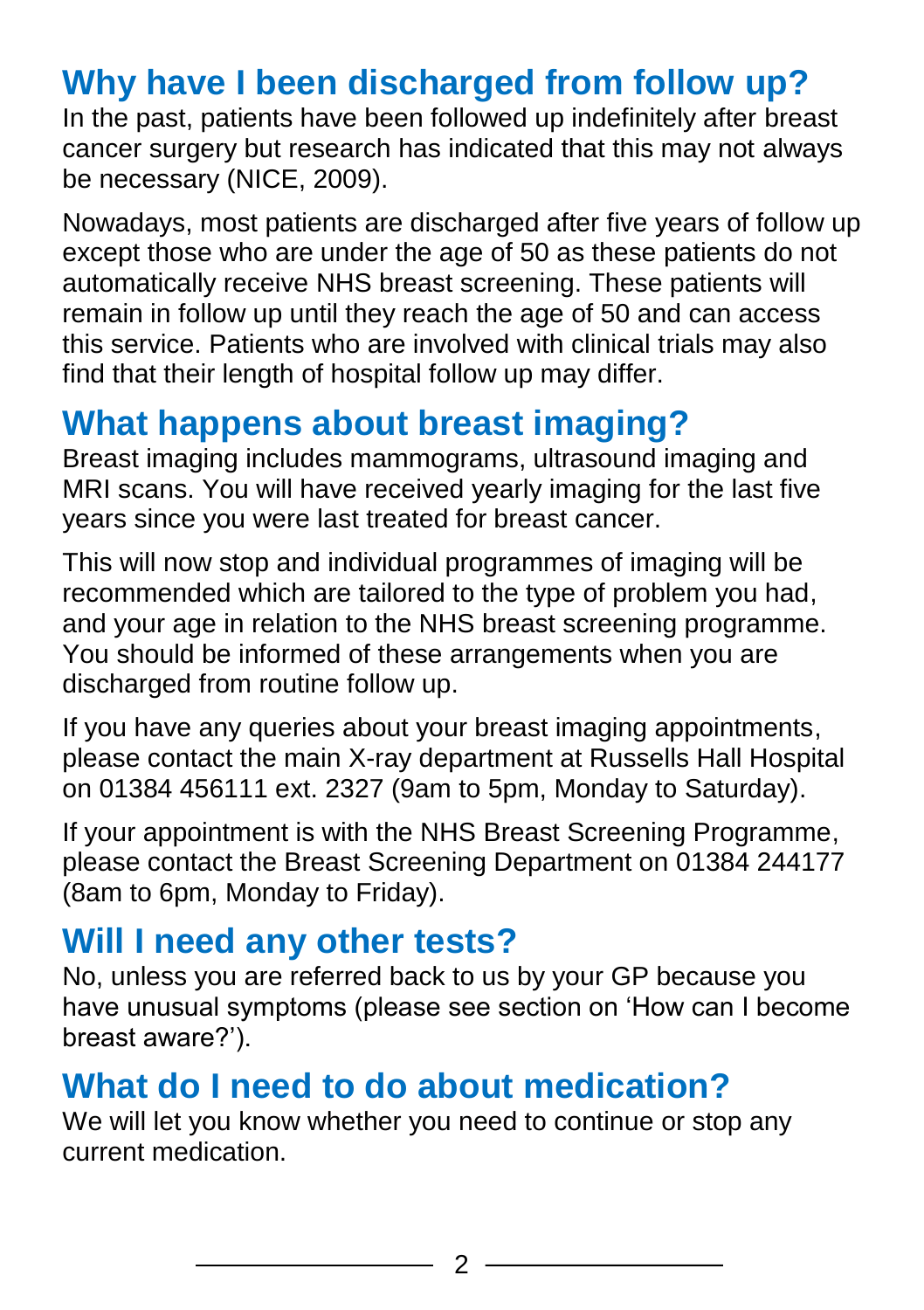## **What happens if I am on a clinical trial?**

If you have agreed to participate in a clinical trial, you may be asked to attend for review more frequently or for a longer period of time. This is in order to answer the questions that the trial was set up to answer. This does not mean that we are more concerned about your wellbeing than anyone who is not in a clinical trial.

## **Are there any late side effects of treatment that I need to know about?**

Yes. There are always late side effects that you may develop many months and years after treatment has finished. Here are the two main ones:

#### **Lymphoedema**

If you had some lymph glands removed at the time of your breast surgery, you may develop lymphoedema. This can be caused by a lack of drainage in the area where the lymph glands were removed and may lead to swelling in your breast, axilla, arm, hand and/or chest wall. If you think this is happening, please contact your GP or one of the breast care nurses.

#### **Care in the sun**

If you received radiotherapy as part of your treatment, your skin in the treated area will be more sensitive, so you should take care to protect it from the sun.

We recommend that you use a high factor sun protection cream or lotion in the sun and keep covered where possible. It is important to remember that you can get sunburnt through clothing if the temperature is hot and you are exposed to the sun for a long time.

## **Will the cancer come back?**

For many women, their breast cancer will not come back after treatment and they will lead a normal life without any cancer-related problems.

However, cancer can be complicated and it is different in everyone. You will experience coughs and colds and aches and pains like anyone but this does not mean the cancer has returned. If problems do occur, they are usually noticed by the person themselves.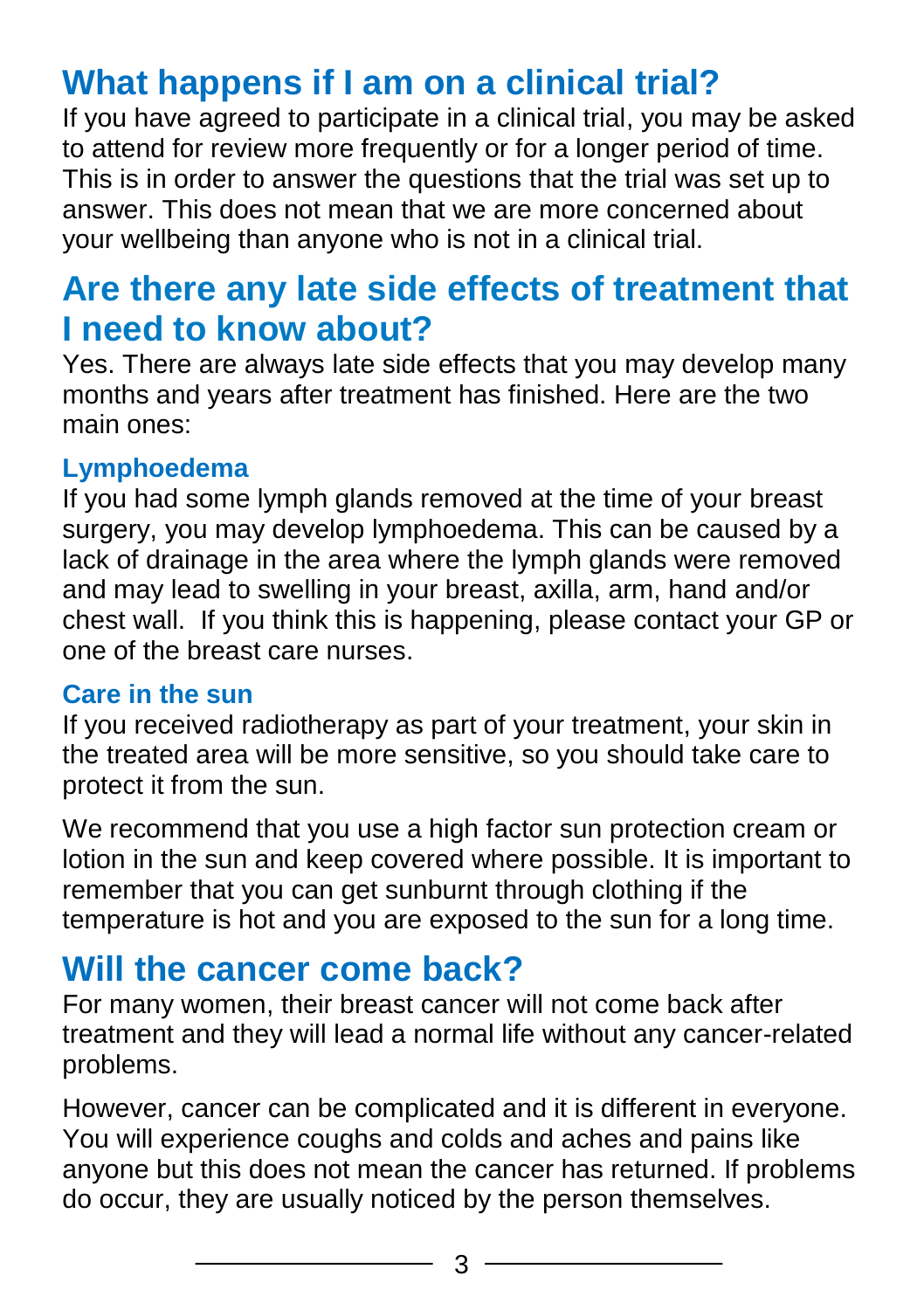For this reason, we would recommend that you examine yourself once a month paying particular attention to your breast(s), armpits, along the scar line and above your collar bone. If you require more information on how to examine yourself, please ask your breast care nurse who will be happy to show you.

#### **How can I become breast aware?**

Breast awareness is an important part of caring for yourself. Being breast aware is about becoming familiar with your breasts and the way they change throughout your life. By being familiar with how your breasts look and feel, it will help you realise if anything is different, new or unusual.

To help you with this, Breast Cancer Care has a comprehensive guide to breast awareness called 'Know your breasts – A guide to breast awareness and screening'. You can get a copy of this from your breast care nurses or you can order it directly from Breast Cancer Care. They also provide this information in a DVD and in other languages.

Breast Cancer Care says the changes to be aware of are:

- $\bullet$  A change in size or shape it may be that one of your breasts has become noticeably larger or lower
- Swelling of the breast(s)
- A swelling or lump under your armpit or above your collar bone (where the lymph nodes are)
- A lump or a thickening in your breast or armpit that feels different from the rest of your breast
- Irritation, rash, puckering or dimpling of the skin
- Discharge other than breast milk coming from one or both breasts
- Nipple abnormalities such as pain, rash, redness, scaling or inversion
- Constant pain in one part of the breast or armpit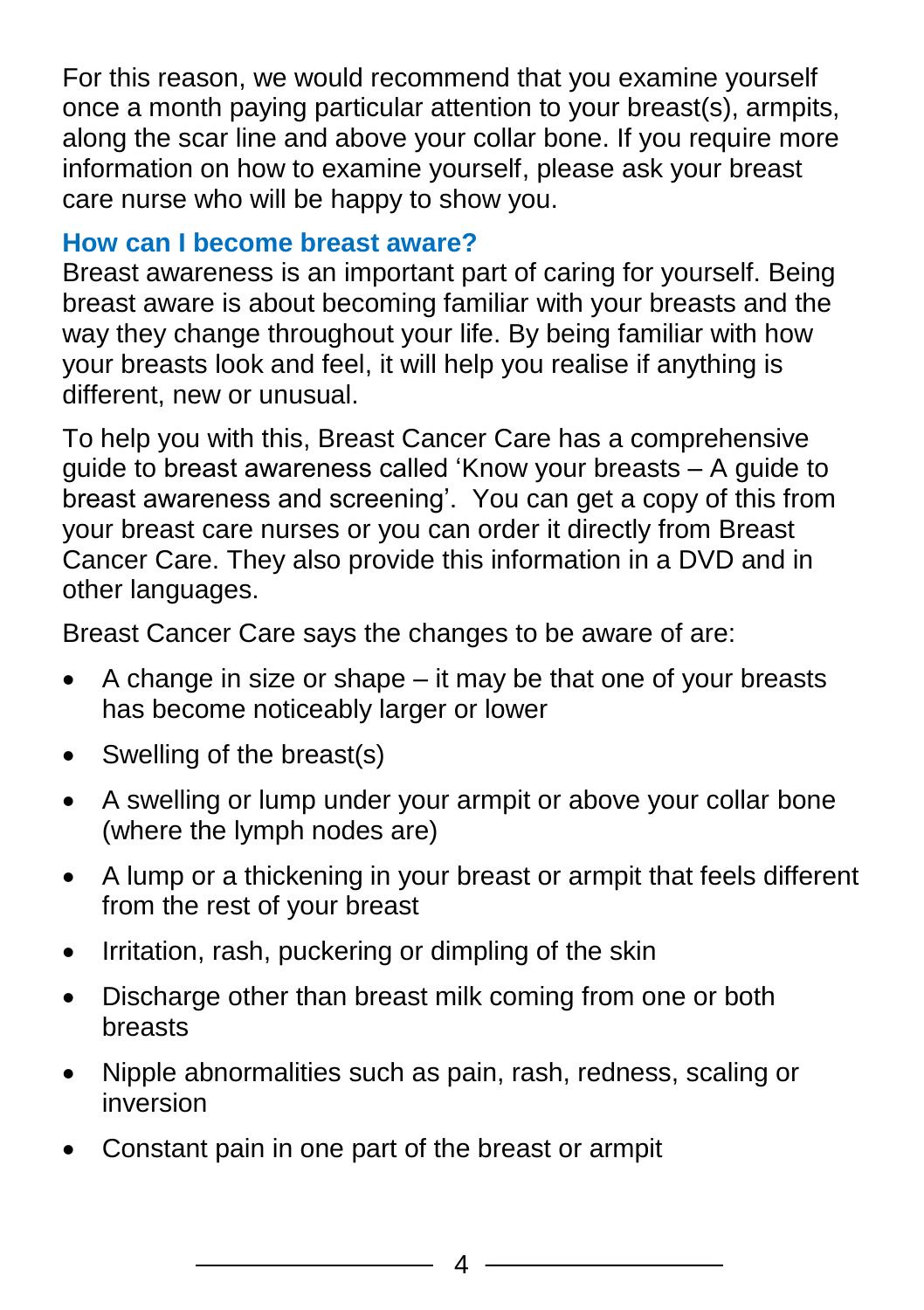Listed below are some of other signs and symptoms to look out for:

- Any changes in your scar line such as a rash or new spots
- Unexplained vaginal bleeding
- Menopausal symptoms
- Persistent back or bone pain
- Unexplained weight loss, sickness or poor appetite
- Unexplained tingling in the either or both legs, feet and hands
- Unexplained shortness of breath or a persistent cough
- Frequent or persistent headaches
- Any unexplained new pain in your body

#### **What do I do if I find one of these symptoms?**

Report anything unusual to your GP without delay. Most of these symptoms will turn out to be nothing serious and your GP may tell you this, or they may wish to refer you to a breast clinic for further assessment.

## **Exercise and healthy living**

There is good quality evidence that regular exercise may reduce the risk of cancer coming back in some women, and that moderate exercise improves quality of life in a vast majority of women.

It is recommended that women should walk for half an hour a day five days a week at a medium pace (a pace that makes you mildly out of breath but you can still hold a conversation). However, other forms of exercise are also beneficial.

More information regarding exercise and healthy living is available on the Breast Cancer Care website or ask your breast care nurse.

Acknowledgements: University Hospitals of North Midlands, The Dudley Group Breast Care Nursing Team, Breast Cancer Care and Professor Carmichael.

5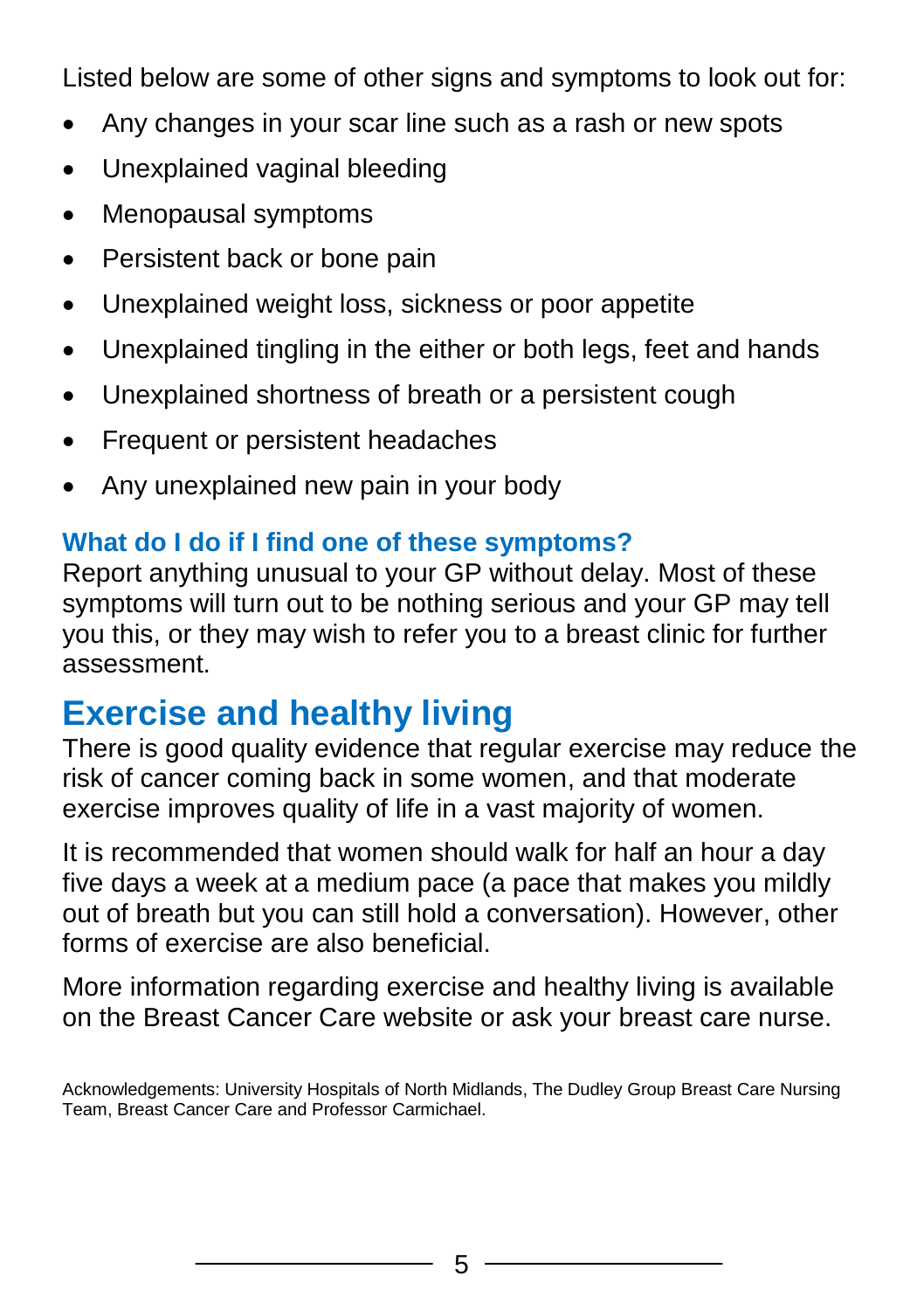## **How do I contact the breast care nurses?**

Either you or your GP can contact the breast care nurses on:

01384 244065 (8.30am to 4.30pm, Monday to Friday)

Please note that if the nurses are with other patients, they may not answer the phone. In this case, it is best to leave a message on the answer machine. They can also be paged if you contact the main hospital switchboard on 01384 456111 (ask the operator to page one of the breast care nurses).

The breast care nurses do not work at the weekend but the answer machine is on 24 hours a day, seven days a week and if you leave a message, they will contact you as soon as possible.

When you speak to a breast care nurse, they may want to see you or they may refer you to another healthcare professional such as your GP, an oncologist (cancer specialist), a surgeon or a lymphoedema specialist.

If you or your GP are concerned about a symptom, your GP can refer you to the breast clinic and we will see you very quickly, usually within two weeks.

## **What do I need to tell other healthcare professionals?**

If you need to see another healthcare professional, for example, a physiotherapist, osteopath or dentist, it is advisable to inform them that you have been treated for breast cancer and tell them about any medication you are on.

## **What services are available to me?**

#### **Breast screening**

The NHS breast screening programme in England invites women for screening every three years from age 50 years up to age 70, as long as they are registered with a GP. They are currently trialling extending this from the age of 47 up to 73, in some areas.

Once you are 70 we recommend that you ring the Breast Screening Department on 01384 244177 every three years to arrange for a screening test.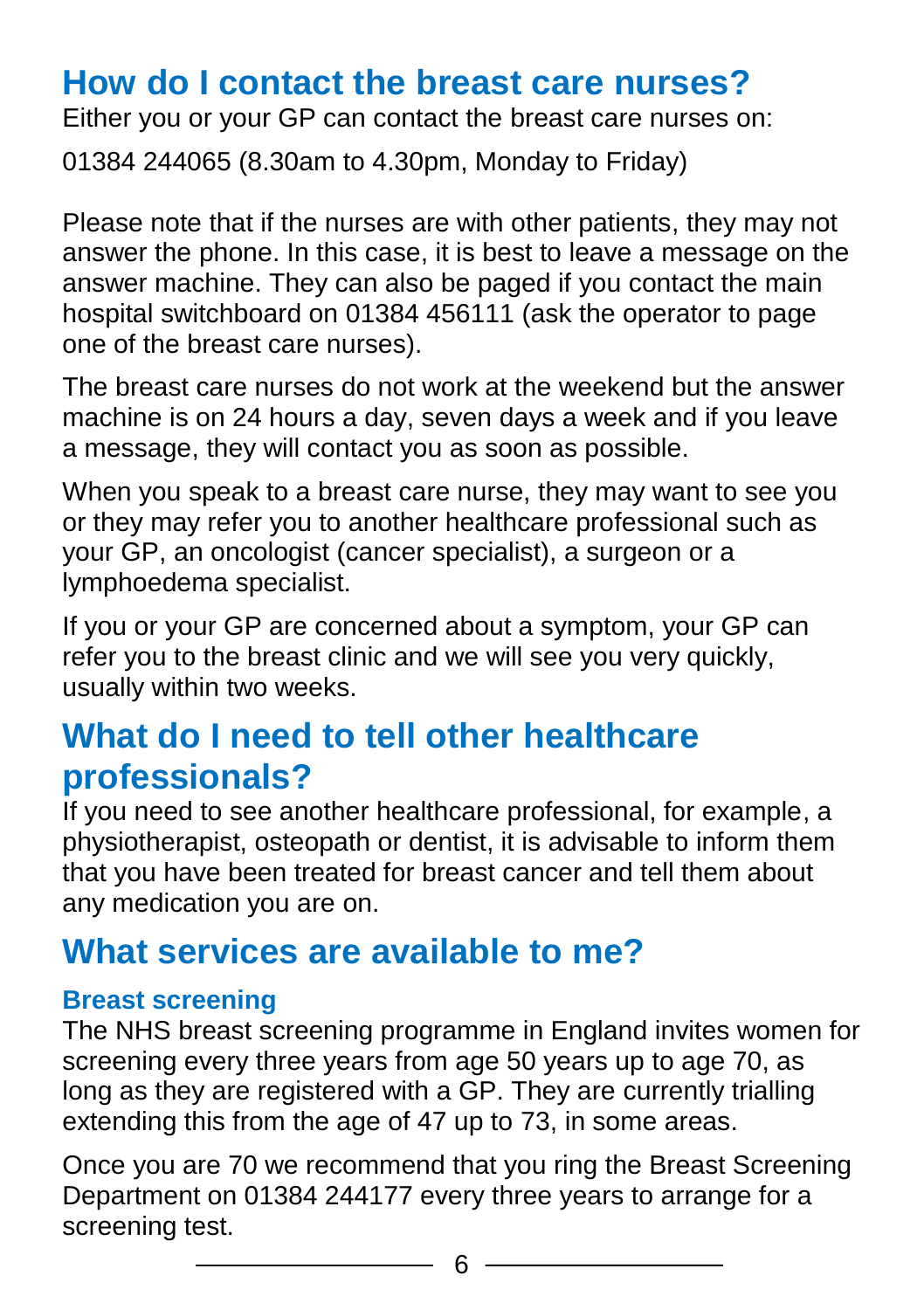#### **Breast prosthesis**

If you have any queries about your breast prosthesis, or need a replacement, please contact the breast care nurses on:

#### 01384 244065

A replacement prosthesis is available every two to three years depending on the manufacturer's guarantee, or if you have had a significant weight gain or loss within that time.

### **What other services are available in my area?**

#### **Health and Wellbeing Events**

Meetings are held every month at Russells Hall Hospital.

Please contact the breast care nurses on 01384 244065

#### **The White House Cancer Support** The White House, 10 Ednam Road, Dudley DY1 1JX 01384 231232 [info@support4cancer.org.uk](file:///C:/Users/sdav03/AppData/Local/Microsoft/Windows/Temporary%20Internet%20Files/Content.Outlook/OHTKWL6I/info@support4cancer.org.uk) [www.support4cancer.org.uk](http://www.support4cancer.org.uk/)

The White House Cancer Support is a registered charity which provides practical help and emotional support to people with cancer, their families, friends and carers.

They offer transport, one-to-one counselling, a cancer care helpline, a cancer information centre, complementary therapies, home and hospital visits, social activities and they have a range of support groups for specific cancers.

The breast cancer care group meet at the Whitehouse on the second Tuesday of the month at 2pm.

#### **Rainbow breast reconstruction group:**

Meets on the third Thursday of every month at 10.30am. Meetings are held at The White House, 10 Ednam Road, Dudley DY1 1JX.

#### **St Agatha's breast support group:**

Meets on the first Thursday in the month 10am to 12noon. Meetings are held at Dudley Metropolitan Borough Council, Priory Road, Dudley DY1 1HF.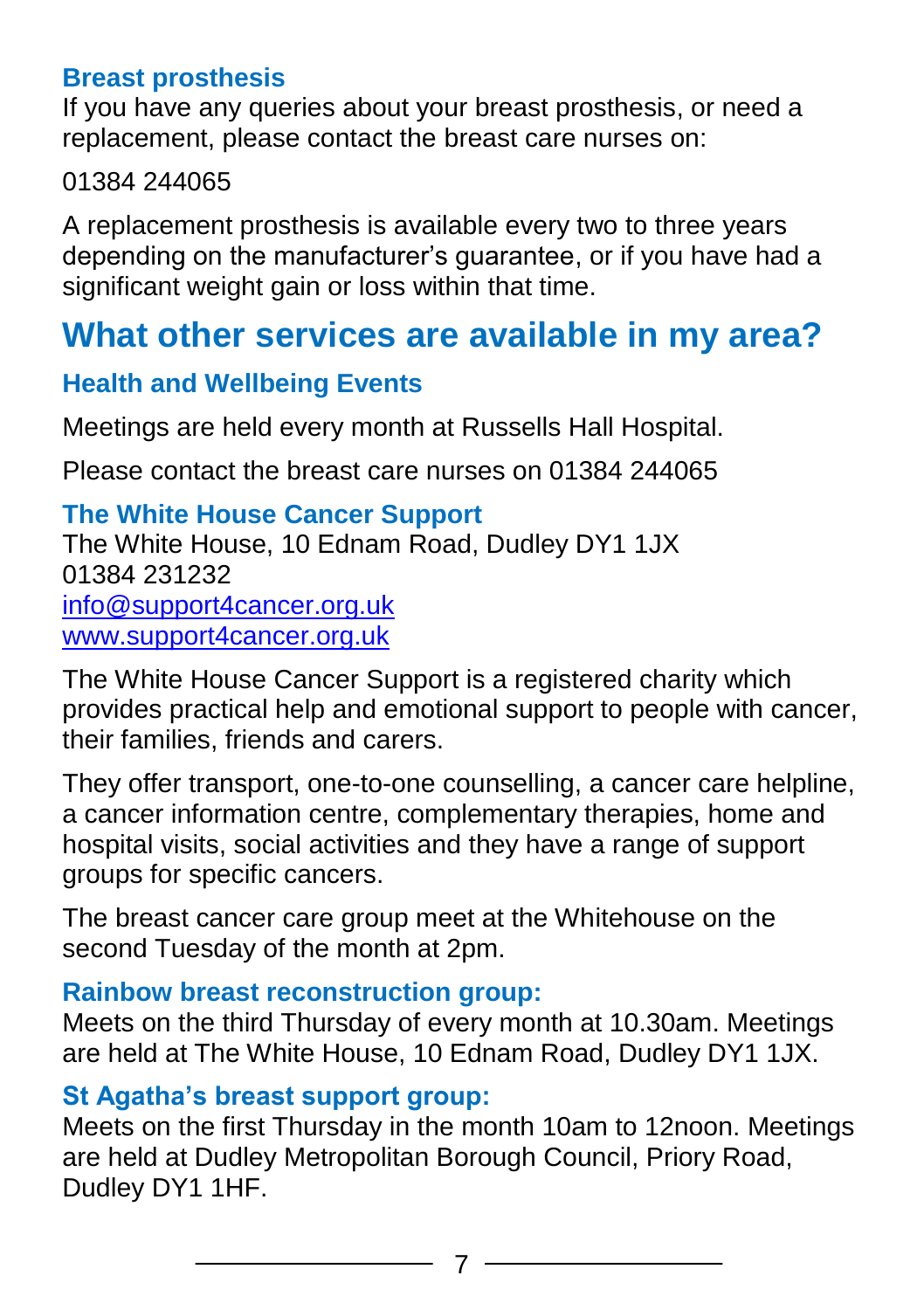#### **Dudley breast cancer support group:**

Meets on the second Monday in the month 6.45pm to 8.30pm. Meetings are held at Customer Services Centre, Merry Hill Shopping Centre, Brierley Hill, West Midlands DY5 1QX.

#### **Breast Cancer Haven:**

This is a charity offering a free programme of care for breast cancer patients. The nearest centre is in Hereford.

01432 361061

Please ring the breast care nurses if you need any more information about these services.

## **Where else can I get information?**

**Breast Cancer Now:** 0333 20 70 300 [Breast cancer now](http://breastcancernow.org/about-breast-cancer)

**Breast Cancer Care:**  0808 800 6000 [Breast cancer care](https://www.breastcancercare.org.uk/)

**Macmillan Cancer Support:**  0808 808 0000 [Macmillan Cancer Support](https://www.macmillan.org.uk/)

**British Lymphology Society:**  01452 790178 [The British Lymphology Society](http://www.thebls.com/)

**Lymphoedema Support Network:**  020 7351 4480 [Lymphoedema Support Network](http://www.lymphoedema.org/index.php)

**Cancer Research UK:** 0808 800 4040 [Cancer Research UK](https://www.cancerresearchuk.org/)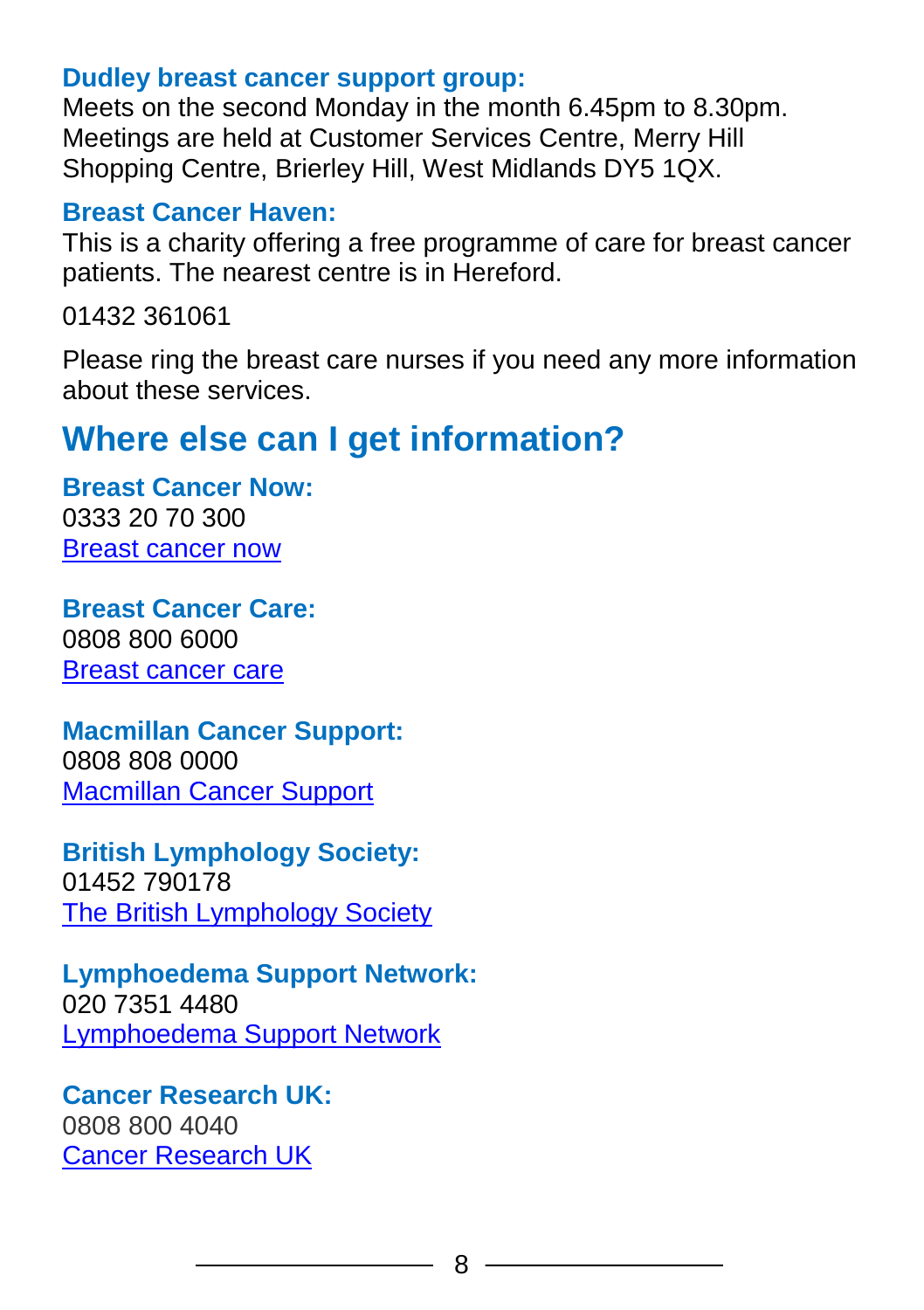**Look Good Feel Better:**  01372 747 500 [Look good feel better](http://www.lookgoodfeelbetter.co.uk/)

**NHS Choices:** [www.nhs.uk](http://www.nhs.uk/pages/home.aspx)

## **Reference**

NICE (2009) *Early and locally advanced breast cancer. Diagnosis and treatment.* NICE Clinical Guideline 80. [online] NICE. Available at: < [https://www.nice.org.uk/guidance/cg80>](https://www.nice.org.uk/guidance/cg80) [accessed 5 September 2017]

If you have any questions, or if there is anything you do not understand about this leaflet, please contact:

Breast care nurses on 01384 244065 (8.30am to 4.30pm, Monday to Friday)

Russells Hall Hospital switchboard number: 01384 456111

**This leaflet can be downloaded or printed from:**

http://dgft.nhs.uk/services-and-wards/oncology/

If you have any feedback on this patient information leaflet, please email dgft.patient.information@nhs.net